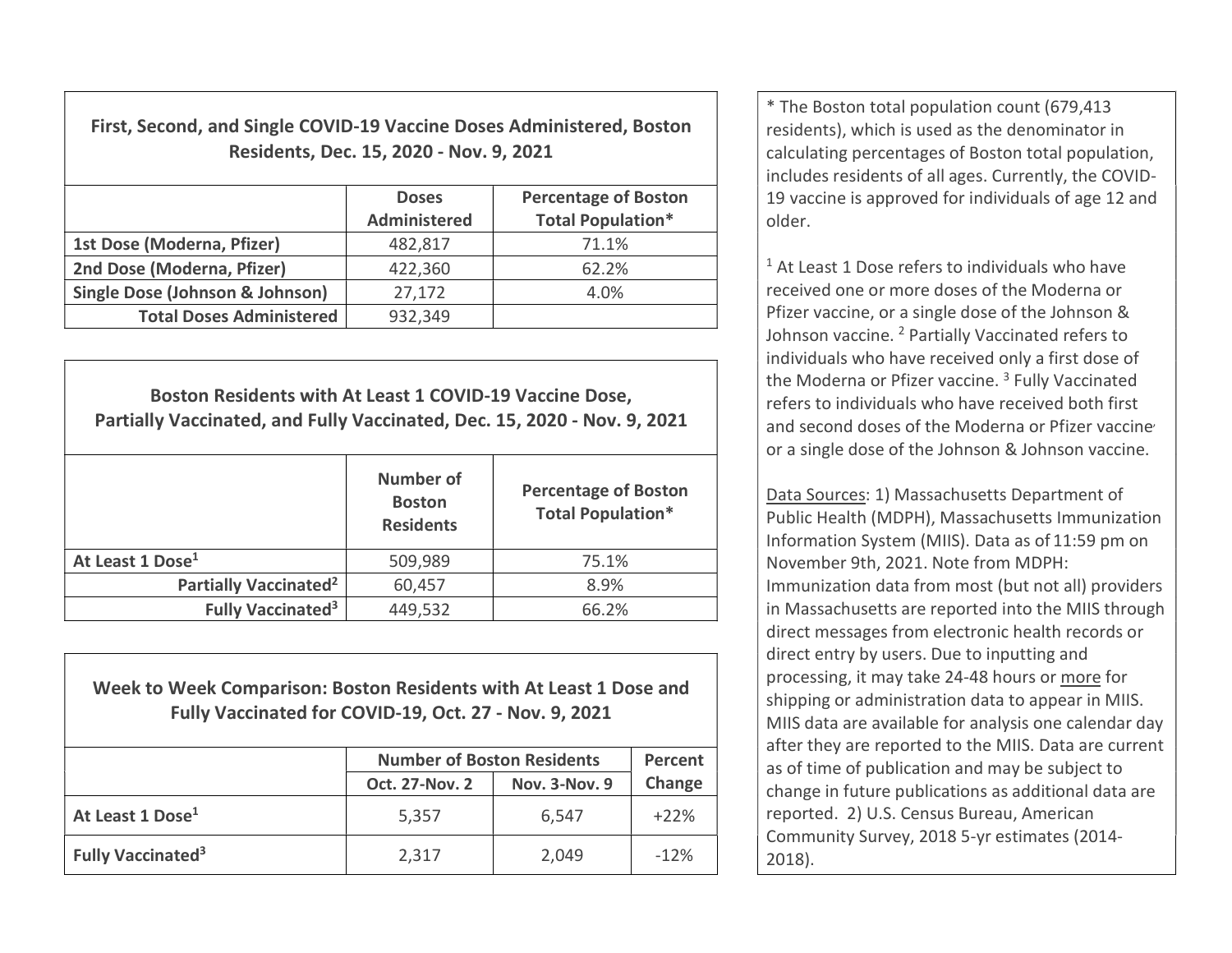

\* Total number of individuals receiving their initial dose in the 10-week period.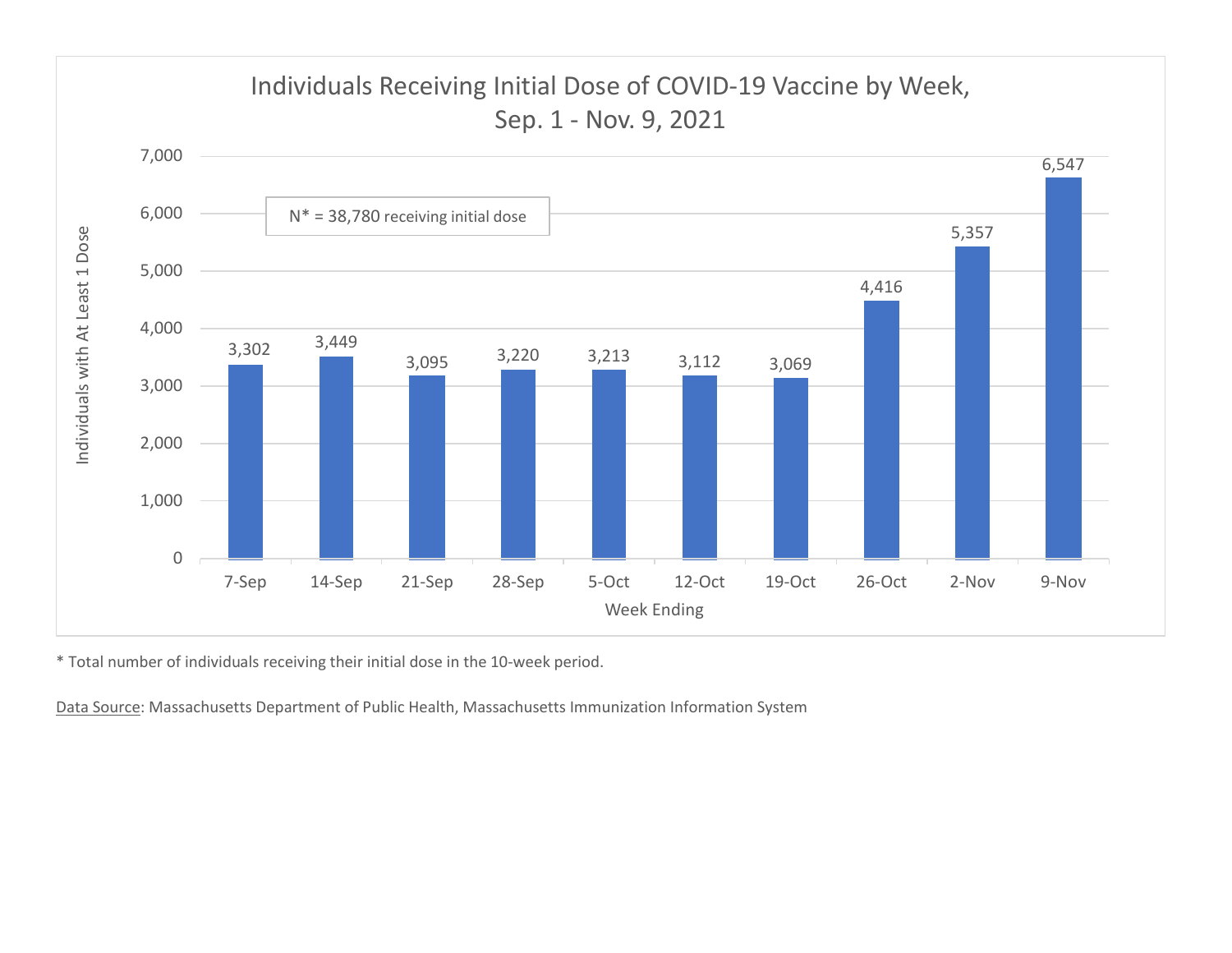

\* Total number of individuals receiving their final dose in the 10-week period.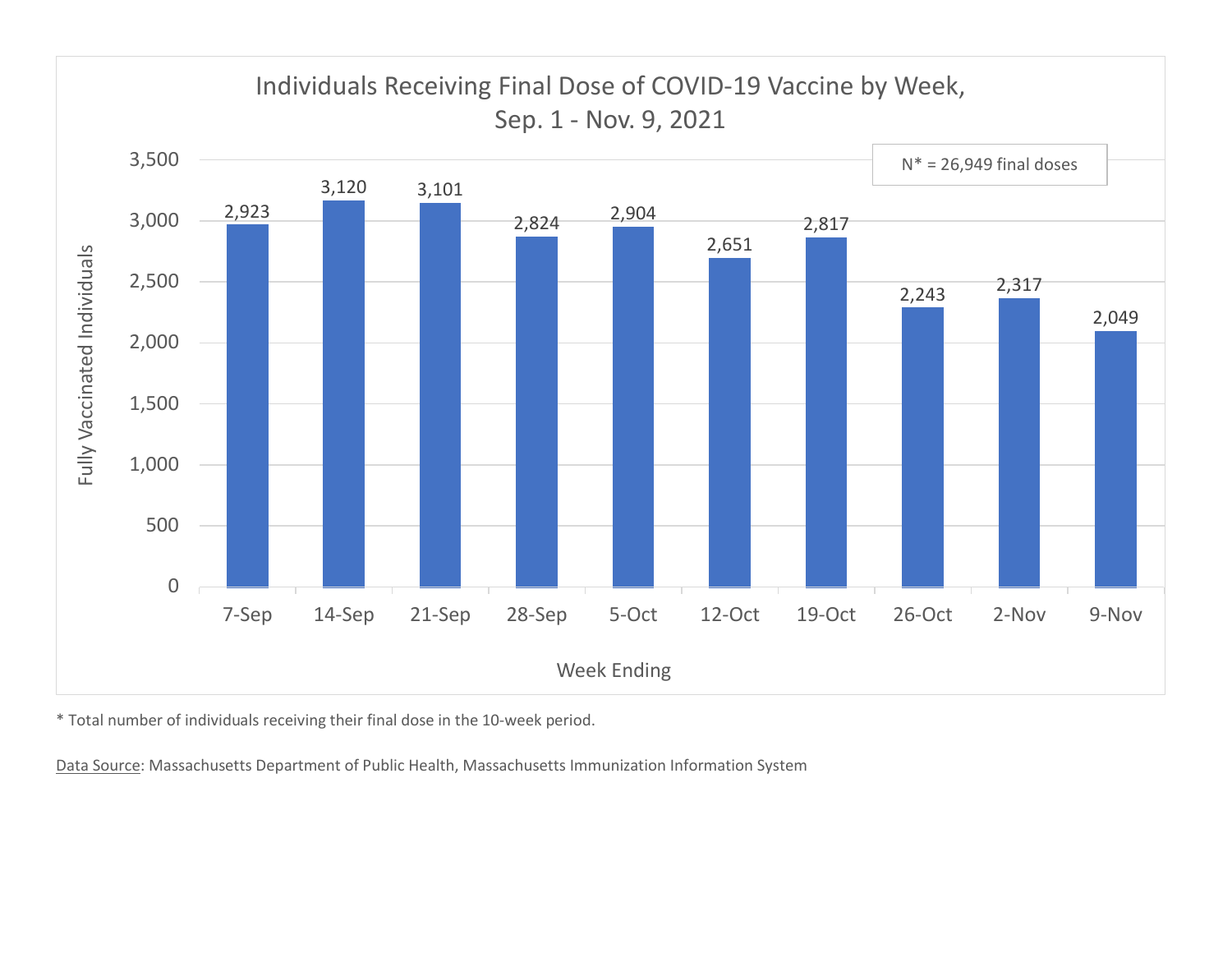

NOTE: Age groupings have been revised from previous versions of this report to incorporate newly eligible population of 5-11 year old children. Please contact research@bphc.org if you would like to request other data.

\* Varies from Total N of Individuals with At Least 1 Dose (509,989) due to missing age data for 4 individuals.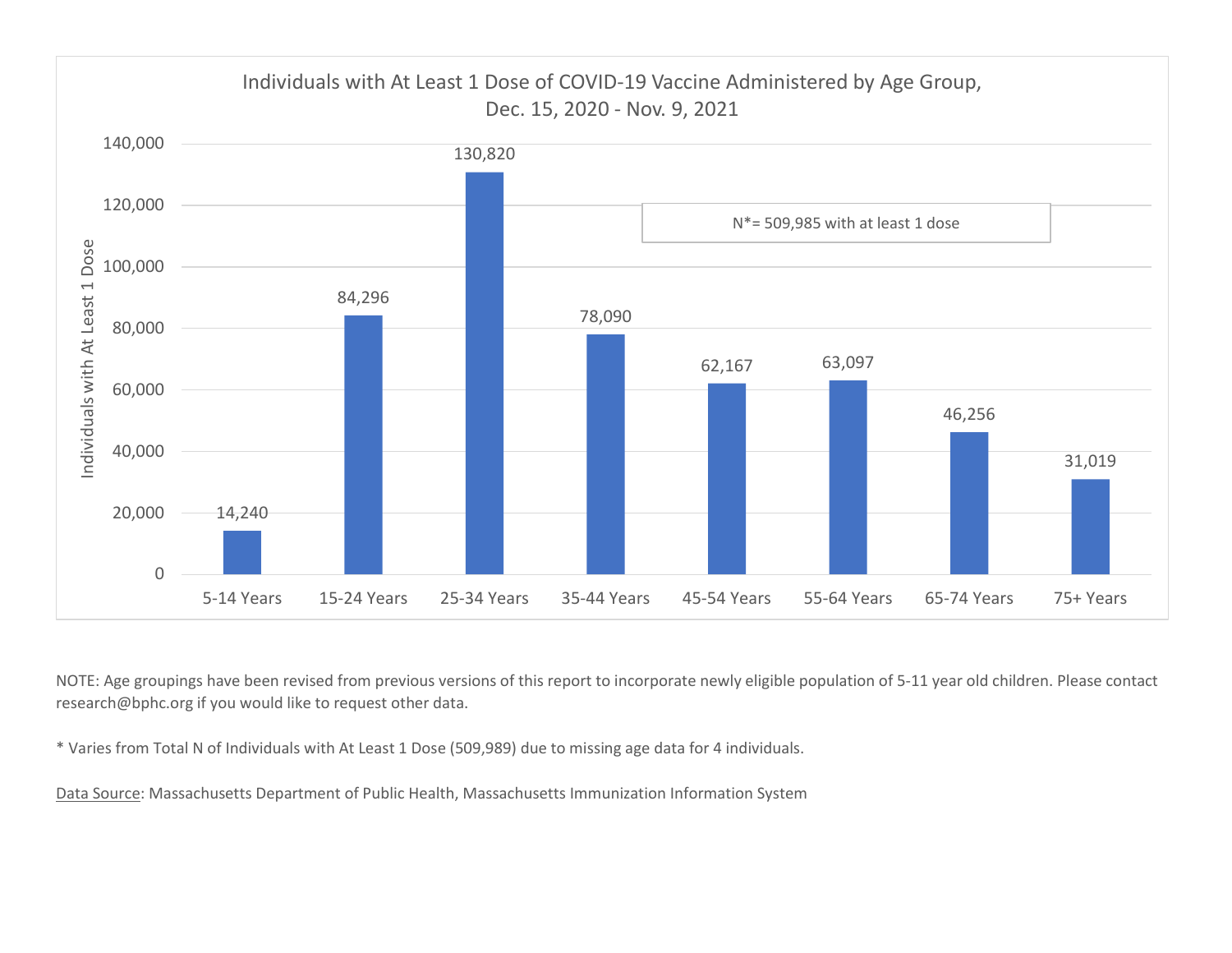

NOTE: Age groupings have been revised from previous versions of this report to incorporate newly eligible population of 5-11 year old children. Please contact research@bphc.org if you would like to request other data.

\* Varies from Total N of Individuals with At Least 1 Dose (509,989) due to missing age data for 4 individuals.

In accordance with CDC practices, BPHC has capped the percent of population coverage metrics at 99.9%. These metrics could be greater than 99.9% for multiple reasons, including census denominator data not including all individuals that currently reside in the county (e.g., part time residents) or potential data reporting errors. Estimates may change as new data are made available.

Percentage of overall Boston population with at least 1 dose = 75.1%.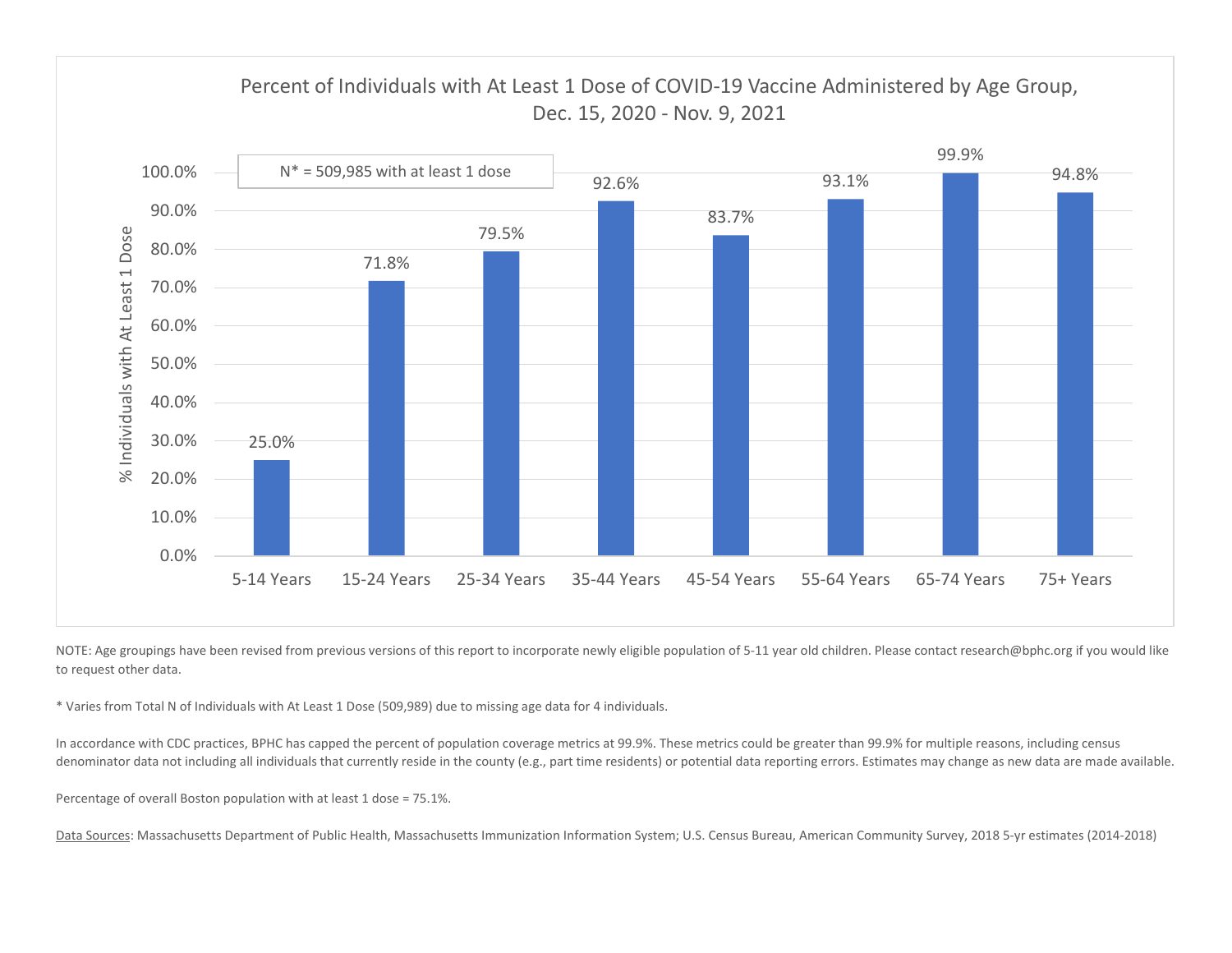

NOTE: Age groupings have been revised from previous versions of this report to incorporate newly eligible population of 5-11 year old children. Please contact research@bphc.org if you would like to request other data.

\* Varies from Total N of Fully Vaccinated Individuals (449,532) due to missing age data for 4 individuals.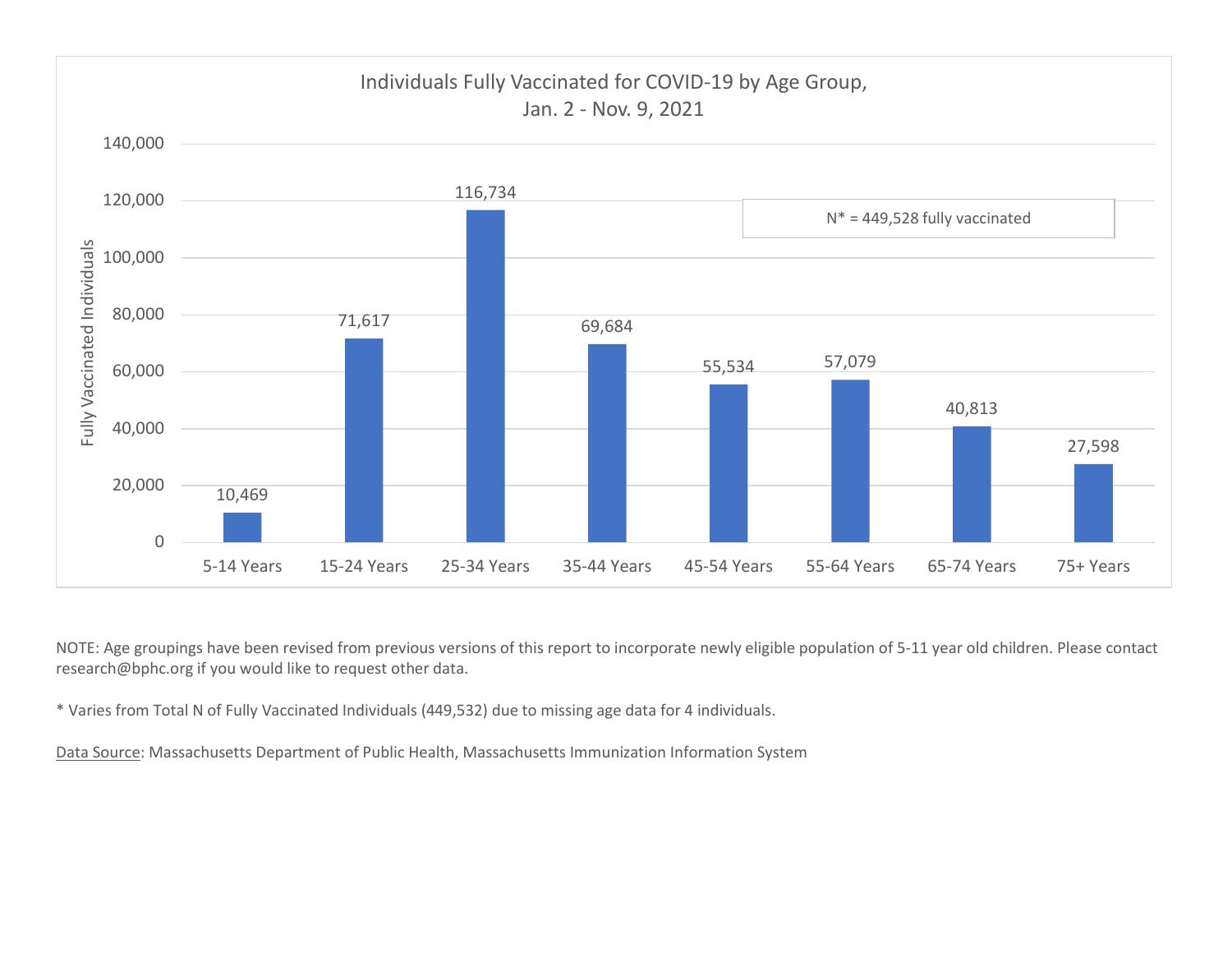

NOTE: Age groupings have been revised from previous versions of this report to incorporate newly eligible population of 5-11 year old children. Please contact research@bphc.org if you would like to request other data.

\* Varies from Total N of Fully Vaccinated Individuals (449,532) due to missing age data for 4 individuals.

Percentage of overall Boston population fully vaccinated = 66.2%.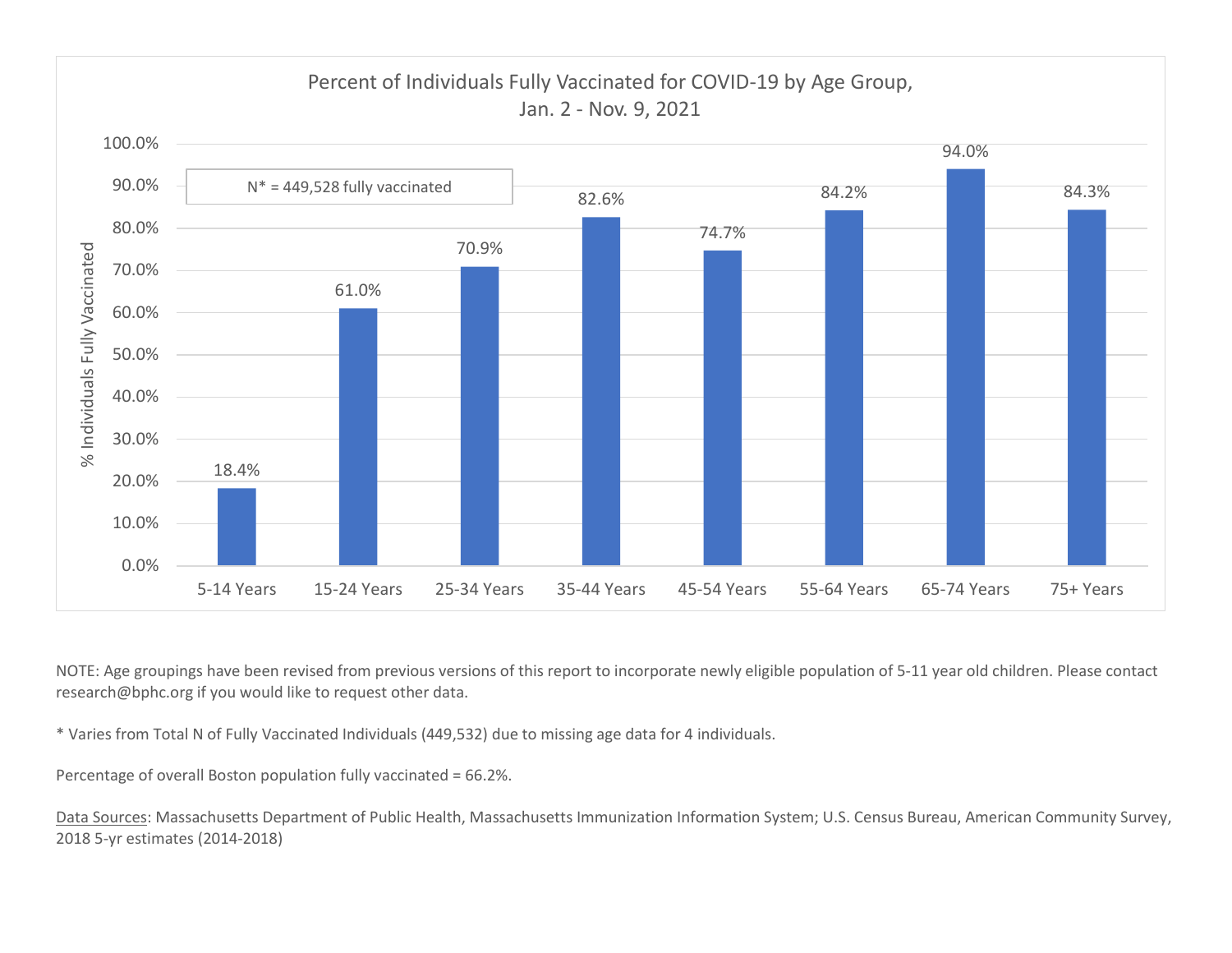## Individuals with At Least 1 Dose of COVID-19 Vaccine Administered by



Asian/PI = Asian, Native Hawaiian, and Pacific Islander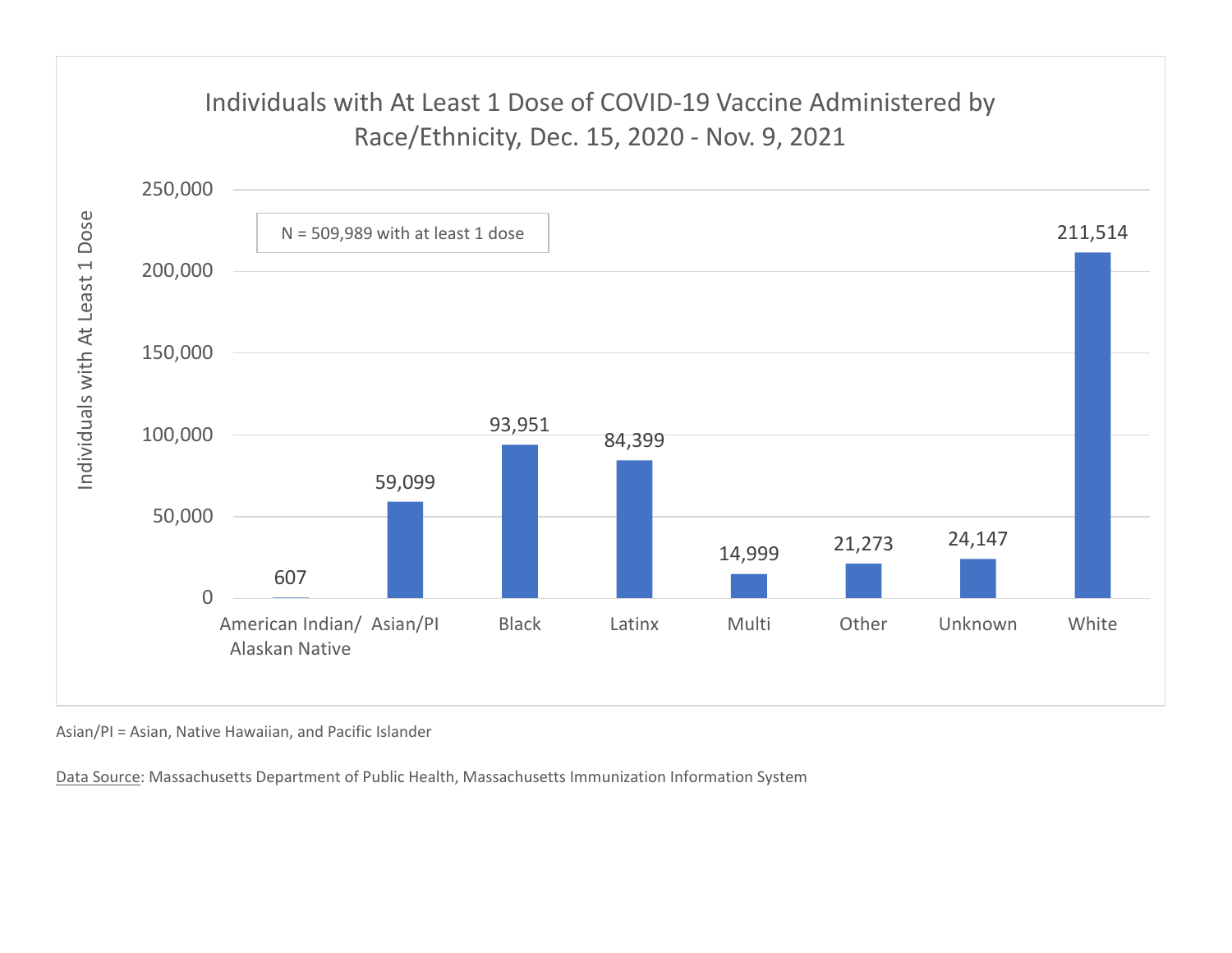

Asian/PI = Asian, Native Hawaiian, and Pacific Islander

\* Varies from Total N of Individuals with At Least 1 Dose (509,989) because data for residents who identify as Multiracial, Other, or Unknown are not included in this chart due to lack of comparable population data.

Percentage of overall Boston population with at least 1 dose = 75.1%.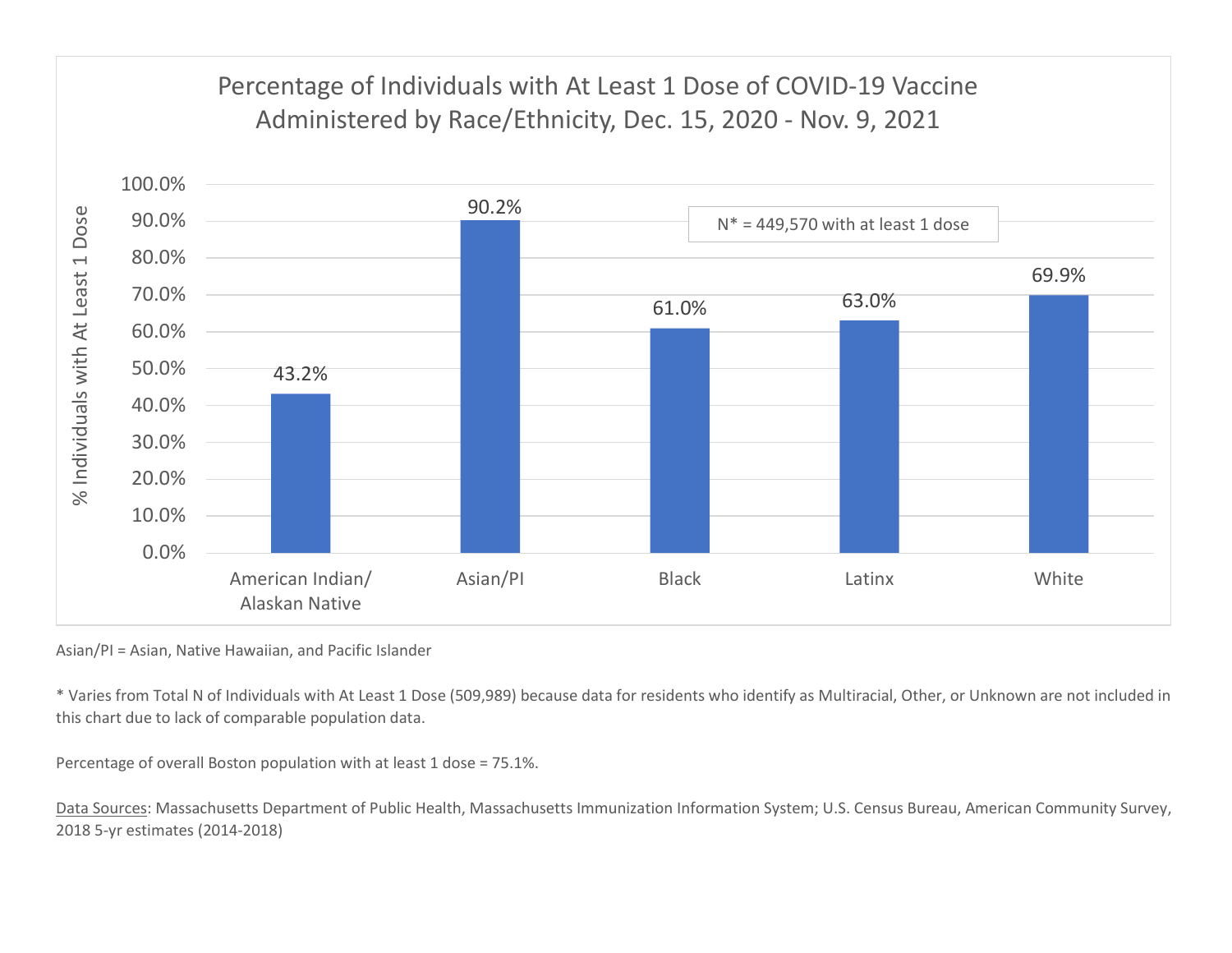

Asian/PI = Asian, Native Hawaiian, and Pacific Islander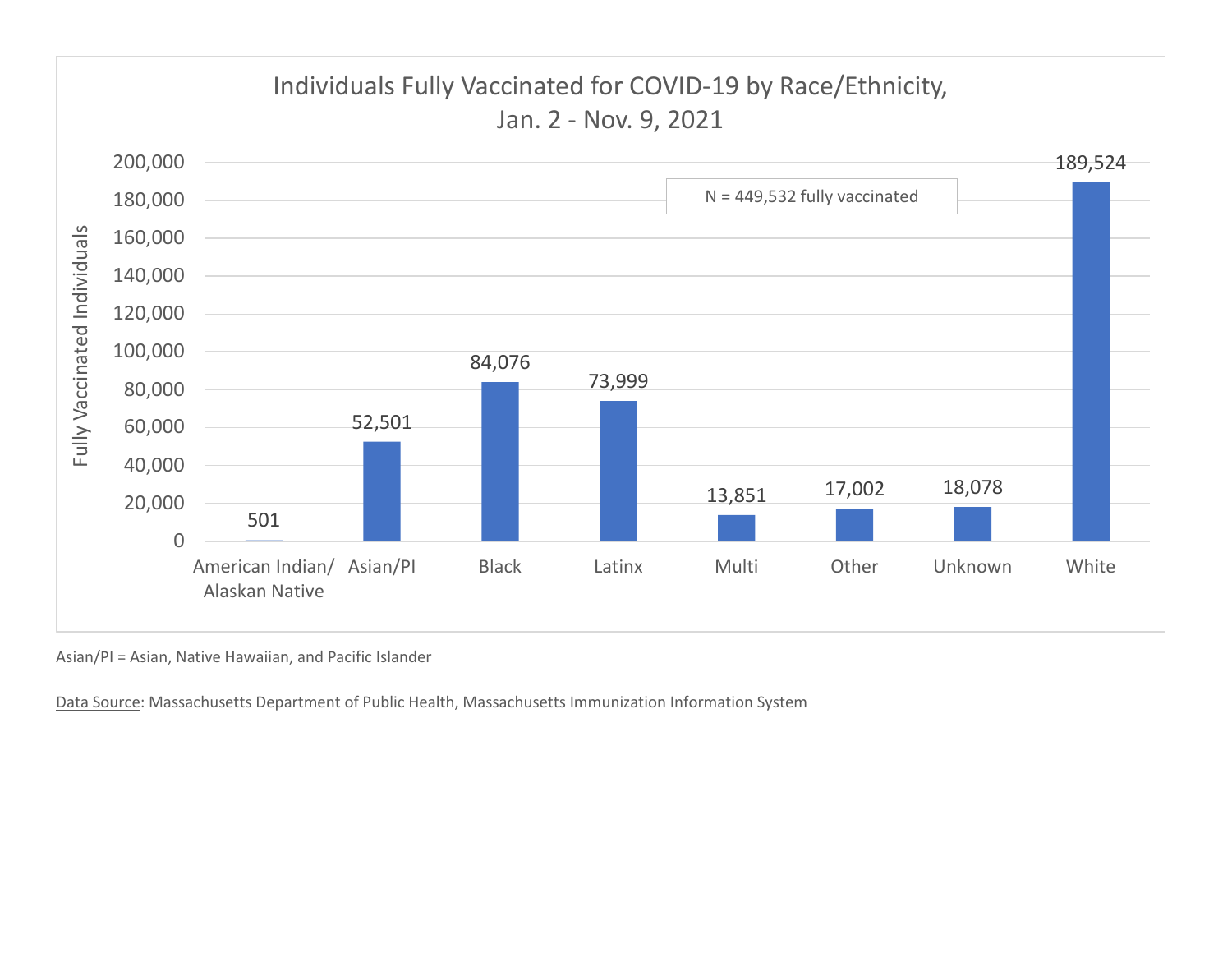

Asian/PI = Asian, Native Hawaiian, and Pacific Islander

\* Varies from Total N of Fully Vaccinated Individuals (449,532) because data for residents who identify as Multiracial, Other, or Unknown are not included in this chart due to lack of comparable population data.

Percentage of overall Boston population fully vaccinated = 66.2%.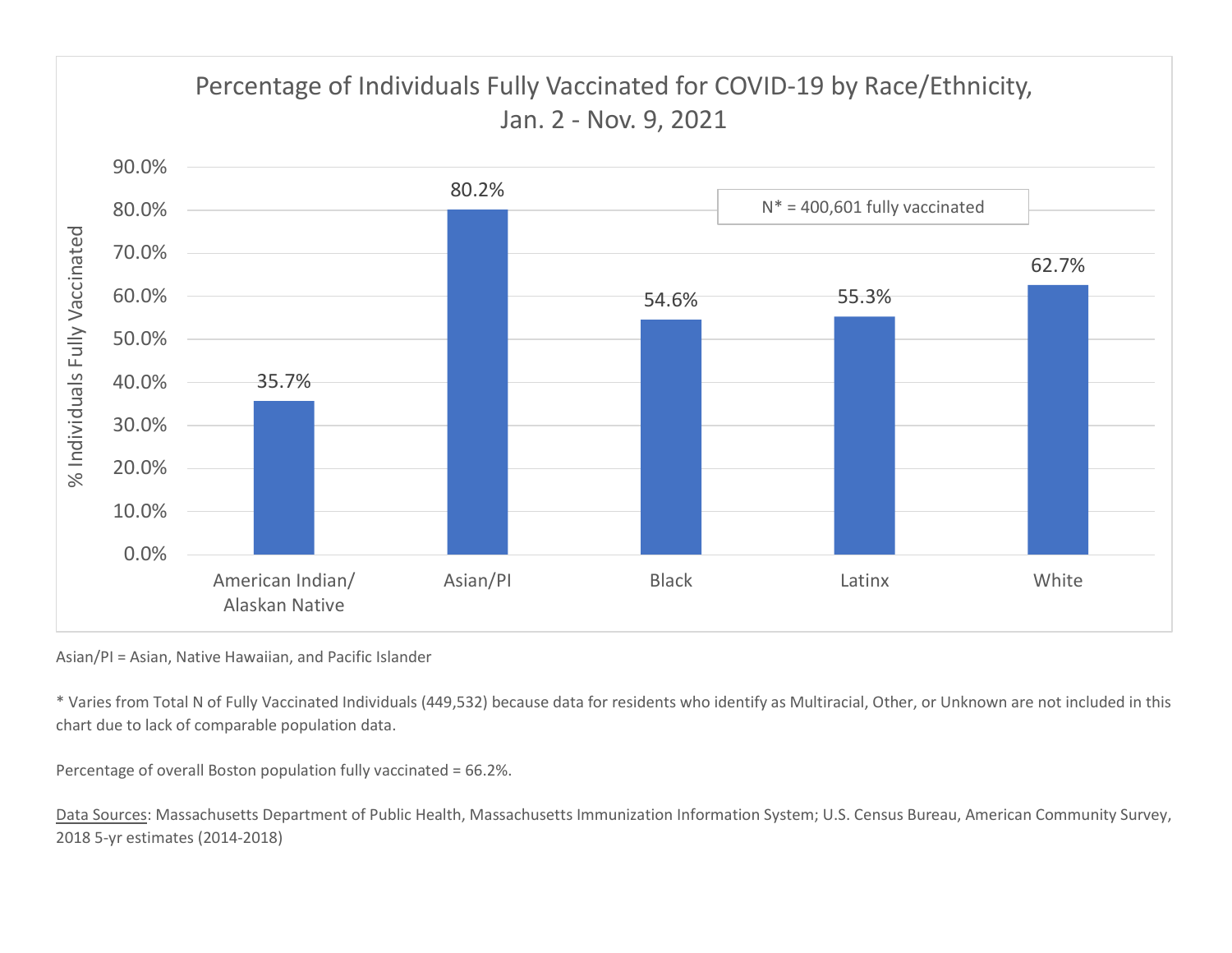

BB/BH/DT/NE/WE = Back Bay/Beacon Hill/Downtown/North End/West End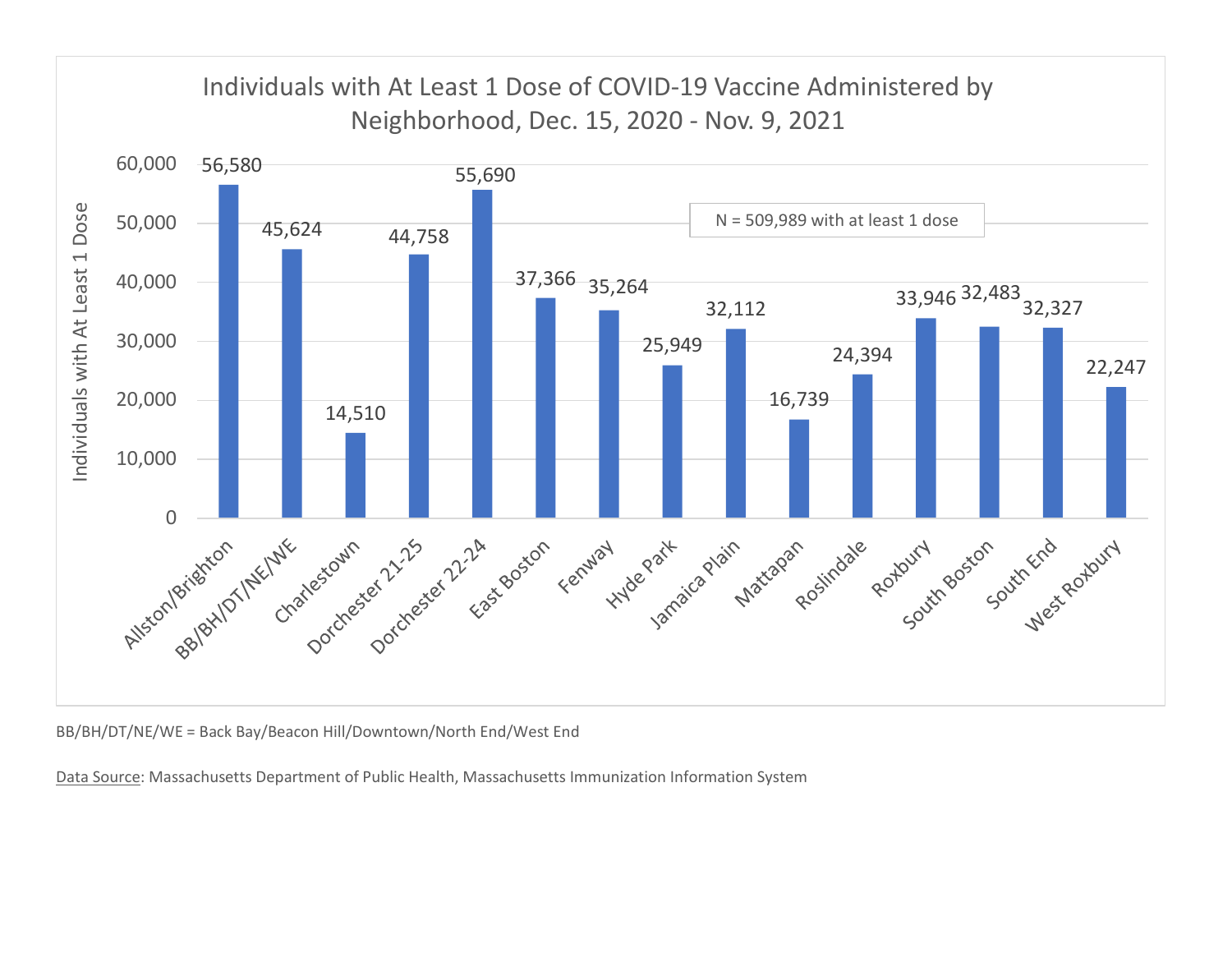

BB/BH/DT/NE/WE = Back Bay/Beacon Hill/Downtown/North End/West End

Percentage of overall Boston population with at least 1 dose = 75.1%.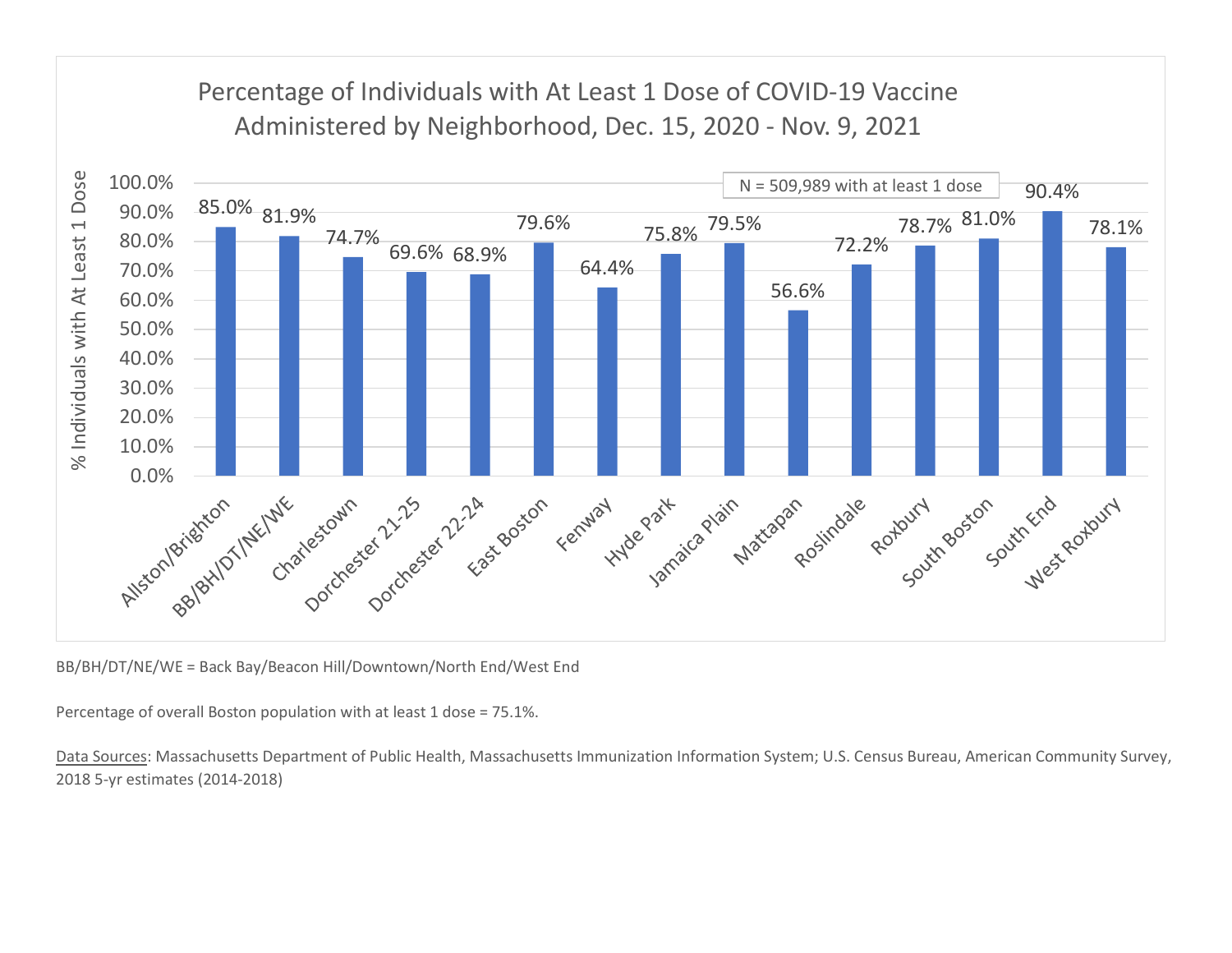

BB/BH/DT/NE/WE = Back Bay/Beacon Hill/Downtown/North End/West End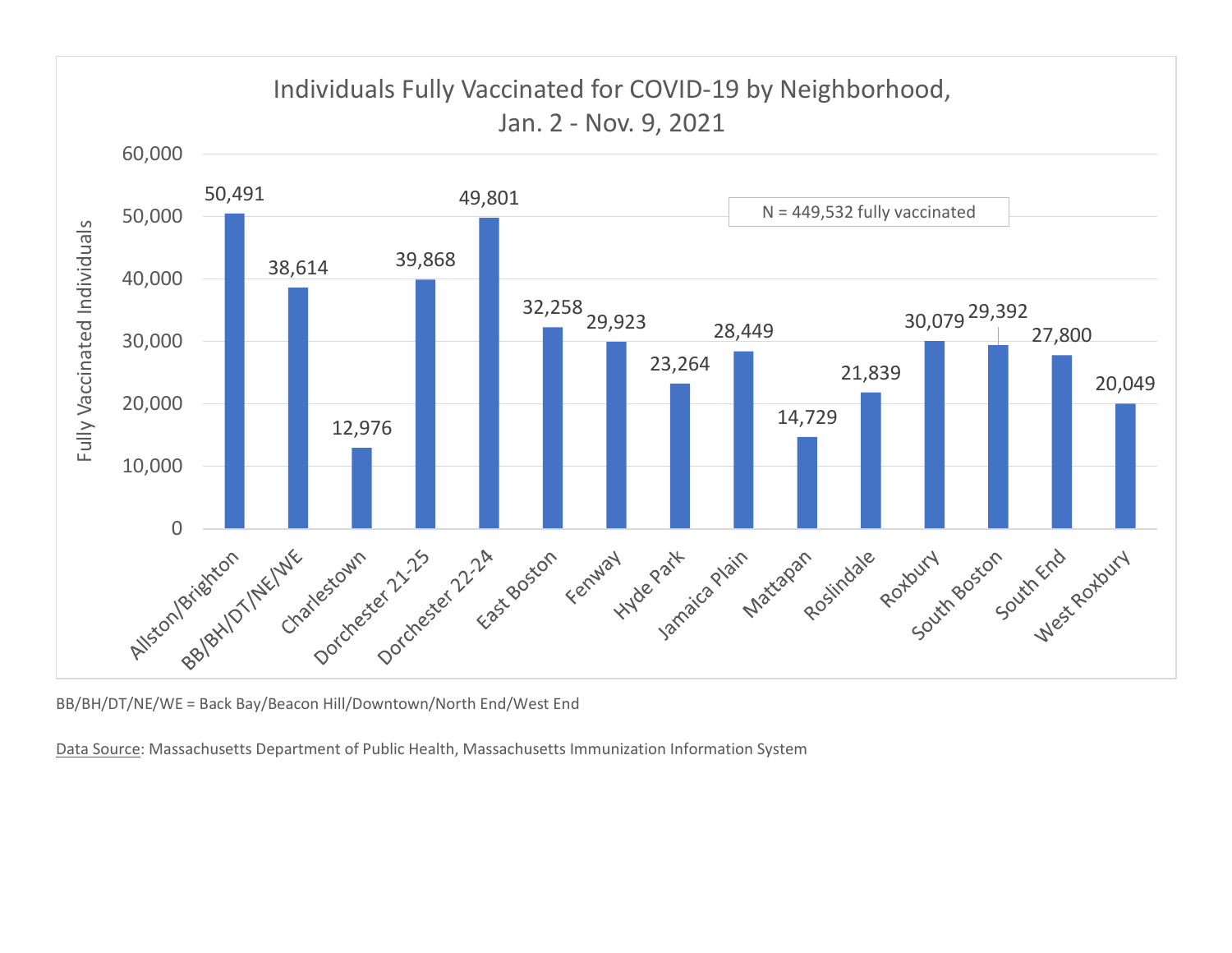

BB/BH/DT/NE/WE = Back Bay/Beacon Hill/Downtown/North End/West End

Percentage of overall Boston population fully vaccinated = 66.2%.